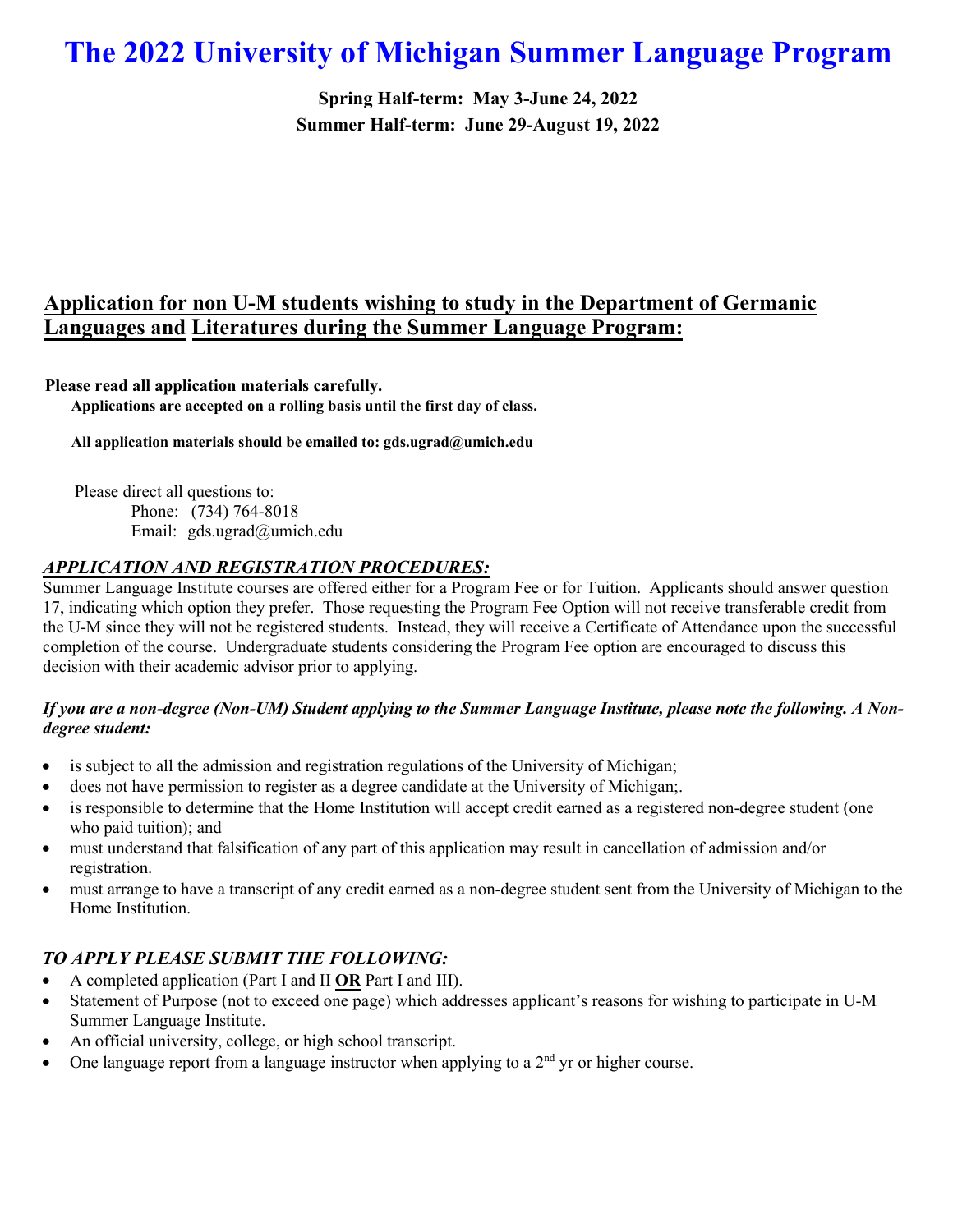## **THE 2022 UNIVERSITY OF MICHIGAN SUMMER LANGUAGE PROGRAM**

### *Students admitted for academic credit:*

- A placement exam may be required for participation in a  $2<sup>nd</sup>$  year or higher course. Exam information will be included in the letter of admission.
- Non-UM students taking a course for credit will register on the first day of class.
- Upon registration, the U-M Student Accounts Office will generate a tuition bill and notify you by email of how to access your student account statement. Tuition rates can be found at https://ro.umich.edu/tuition-residency/tuition-fees

## *Students admitted for the Program Fee (not-for-credit) Option:*

- The only form of payment we accept is by credit card. Details about how to make your credit card payment will be included in your acceptance communication. Program Fees are not paid through Student Accounts or UM-Sponsors. Please note it is the responsibility of the student to ensure that payment is made.
- If a third party will be covering the cost of the program fee it is the responsibility of the student
- to ensure that payments are made in a timely manner.
- All other questions should be directed to the language department.
- •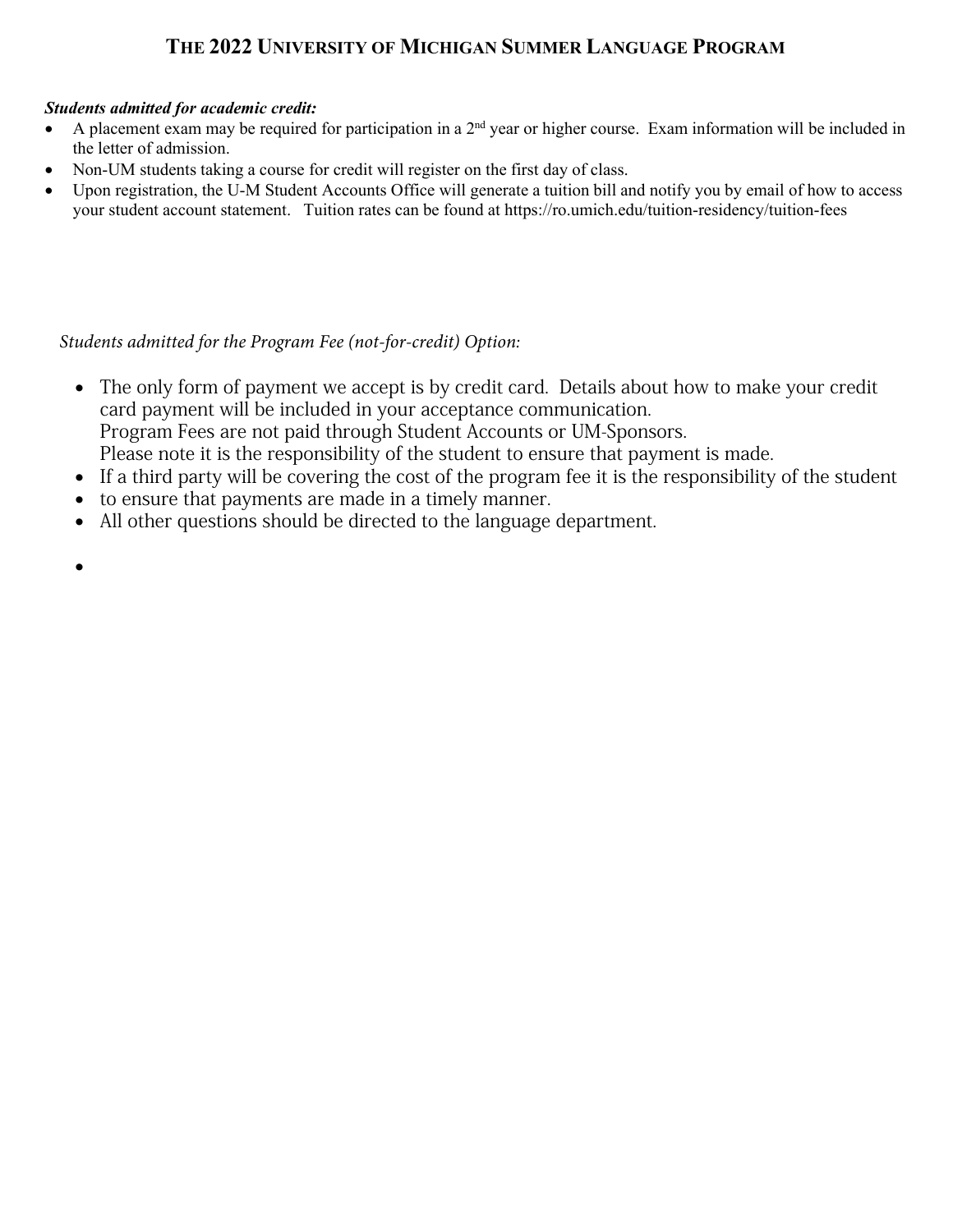## **THE 2022 UNIVERSITY OF MICHIGAN SUMMER LANGUAGE PROGRAM**

## **Application for non- U-M (non-degree program) students in Germanic Language.**

## **PART I: To be completed by ALL applicants. Please write legibly.**

| 1. Name                                                                                                | UM I.D. $\#$ (if known)                                                                                                                                                                                                                                                 |
|--------------------------------------------------------------------------------------------------------|-------------------------------------------------------------------------------------------------------------------------------------------------------------------------------------------------------------------------------------------------------------------------|
| (First)<br>(Last)                                                                                      | (Middle)                                                                                                                                                                                                                                                                |
| 3. Course(s) for which you are applying:                                                               |                                                                                                                                                                                                                                                                         |
| Spring Half-Term: May 3-June 24, 2022                                                                  | Summer Half-Term: June 29-August 19, 2022                                                                                                                                                                                                                               |
| GERMAN 100: Intensive Elementary                                                                       | GERMAN 230: Intensive Second-Year                                                                                                                                                                                                                                       |
| <b>GERMAN 101: Elementary</b>                                                                          |                                                                                                                                                                                                                                                                         |
| GERMAN 231: Second Year Course                                                                         | GERMAN 232: Second-Year                                                                                                                                                                                                                                                 |
| GERMAN 325: Intermediate German                                                                        |                                                                                                                                                                                                                                                                         |
|                                                                                                        |                                                                                                                                                                                                                                                                         |
|                                                                                                        |                                                                                                                                                                                                                                                                         |
| 4.                                                                                                     | Sex $F \t M$ 5. Birth Date 6. Citizenship (if not US citizen, answer 6a and b.)                                                                                                                                                                                         |
|                                                                                                        | 6a (Visa Type)<br>6b. What is your native language?                                                                                                                                                                                                                     |
|                                                                                                        | MELAB (Michigan English Language Assessment Battery), the TOEFL (Test of English as a Foreign Language, or the International English Language                                                                                                                           |
| Testing System test (IELTS; www.ielts.org). Indicate which you plan to take or have taken:             |                                                                                                                                                                                                                                                                         |
|                                                                                                        |                                                                                                                                                                                                                                                                         |
| IELTS on (give date) If known, list total score:                                                       |                                                                                                                                                                                                                                                                         |
|                                                                                                        |                                                                                                                                                                                                                                                                         |
| 7.                                                                                                     | Race/Ethnicity (Optional) This information is being collected for purposes of state and federal reporting requirements, as well as for statistical                                                                                                                      |
| purposes. It is not used in the admissions process and will have no bearing on your admissions status. |                                                                                                                                                                                                                                                                         |
|                                                                                                        | (a) Please mark the one race or ethnicity which you think applies to you best:<br>African American/Black Asian or Pacific Islander                                                                                                                                      |
|                                                                                                        | American Indian or Alaskan Native   Hispanic/Latino   White Race Not Included Above, please specify<br>(b) Are you multi-racial or multi-ethnic (parents are of two or more of the above groups)? If yes, please specify                                                |
|                                                                                                        |                                                                                                                                                                                                                                                                         |
| 8.<br>Permanent Address (required)                                                                     |                                                                                                                                                                                                                                                                         |
| City<br>No.<br>Street                                                                                  | Zip<br><b>State</b>                                                                                                                                                                                                                                                     |
| Mailing Address (required)<br>9.                                                                       | $(Good until$ (Good until $\qquad$ )                                                                                                                                                                                                                                    |
| $\overline{No.}$<br>Street<br>City                                                                     | State<br>Zip                                                                                                                                                                                                                                                            |
|                                                                                                        |                                                                                                                                                                                                                                                                         |
|                                                                                                        |                                                                                                                                                                                                                                                                         |
| 11. Residency<br><u> 1980 - John Stein, Amerikaansk politiker (</u>                                    |                                                                                                                                                                                                                                                                         |
|                                                                                                        |                                                                                                                                                                                                                                                                         |
| State and/or country of residence:                                                                     |                                                                                                                                                                                                                                                                         |
| I consider myself a resident of the State of Michigan: TYes TNo                                        |                                                                                                                                                                                                                                                                         |
| If yes, please complete the following:                                                                 |                                                                                                                                                                                                                                                                         |
|                                                                                                        |                                                                                                                                                                                                                                                                         |
| Please check all that apply:                                                                           |                                                                                                                                                                                                                                                                         |
| I currently live outside the state of Michigan for any reason.                                         |                                                                                                                                                                                                                                                                         |
| I have attended college outside the state of Michigan.                                                 |                                                                                                                                                                                                                                                                         |
| I have been employed or have lived outside the state of Michigan in the last three years.              | I am not a U.S. citizen or Permanent Resident Alien. (If I am a Permanent Resident Alien, I have a Permanent Resident Alien card).                                                                                                                                      |
|                                                                                                        | My spouse, partner, or parent is in Michigan as a nonresident student, medical resident, fellow, or for military assignment or other                                                                                                                                    |
| temporary employment.                                                                                  |                                                                                                                                                                                                                                                                         |
| I am younger than 25 years of age, and one or both of my parents lives outside the State of Michigan.  |                                                                                                                                                                                                                                                                         |
| I am younger than 25 years of age and have graduated from a high school outside the State of Michigan. |                                                                                                                                                                                                                                                                         |
| the majority of time since high school graduation.                                                     | I have attended or graduated from high school outside the State of Michigan, and I have been involved in educational pursuits for                                                                                                                                       |
| I previously attended any U-M campus as a non-resident.                                                |                                                                                                                                                                                                                                                                         |
| Even if Michigan is your home, you may not be a resident for tuition purposes.                         |                                                                                                                                                                                                                                                                         |
|                                                                                                        | If you checked any of the above statements, you must file an Application for Resident Classification and be approved in order to qualify                                                                                                                                |
| for in-state tuition rates.                                                                            |                                                                                                                                                                                                                                                                         |
|                                                                                                        | There may also be other circumstances under which you would be required to file. For residency applications and assistance, call the<br>Residency Office at 734.764.1400. The filing deadline for residency applications for Spring, Spring/Summer, and Summer terms is |
| July 31. For residency guidelines, see www.umich.edu/~regoff/resreg.html.                              |                                                                                                                                                                                                                                                                         |
|                                                                                                        |                                                                                                                                                                                                                                                                         |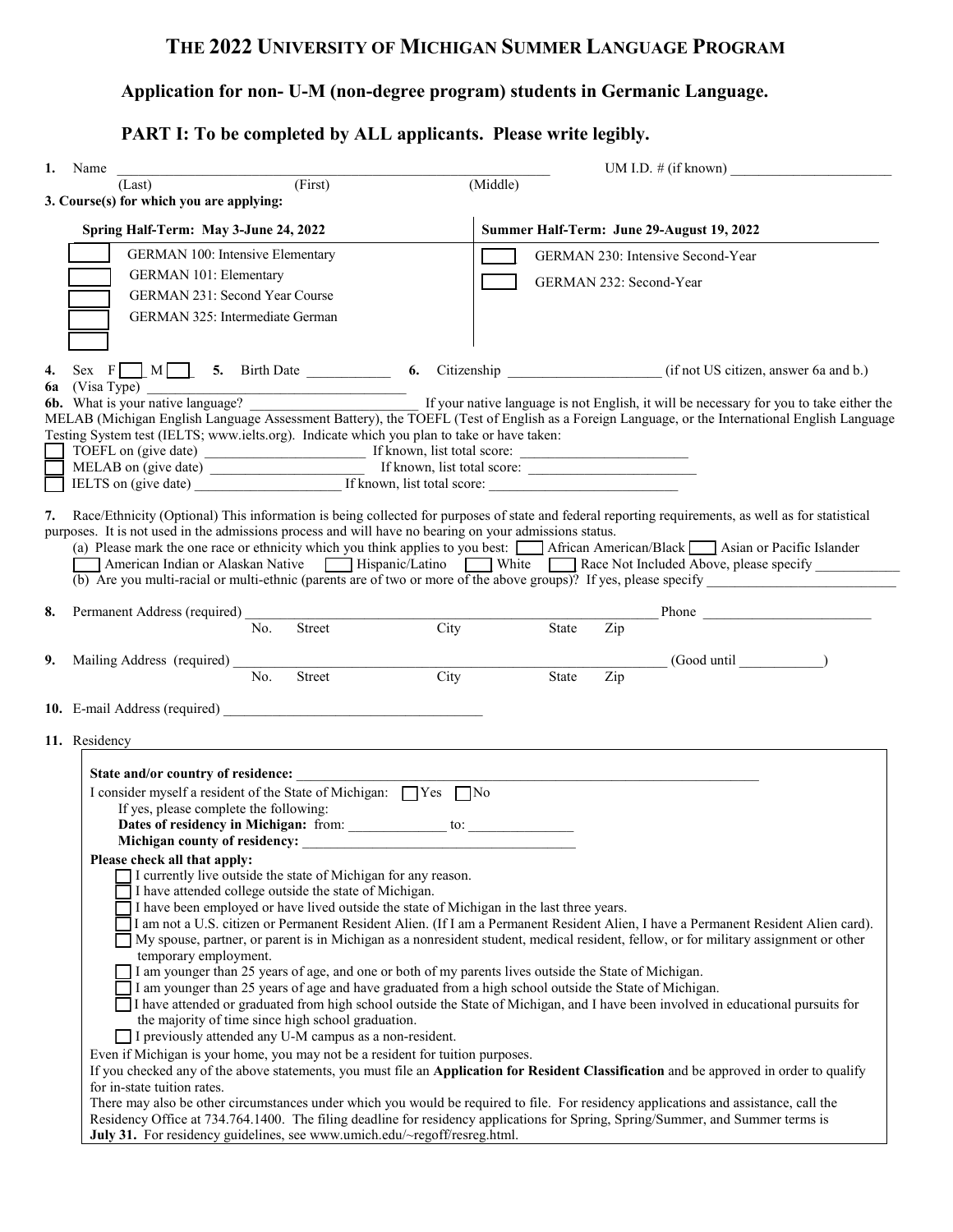| 12. Have you previously applied for admission to U-M? $\Box$ yes $\Box$ no.<br>If you previously applied please answer the following questions.<br>Have you been expelled, suspended, or placed on probation for reason of academic dishonesty since your original application to the University of<br>Michigan? $\Box$ Yes $\Box$ No                                                                                                                                                                                                                                                                                                                                                                                          |      |       |  |  |
|--------------------------------------------------------------------------------------------------------------------------------------------------------------------------------------------------------------------------------------------------------------------------------------------------------------------------------------------------------------------------------------------------------------------------------------------------------------------------------------------------------------------------------------------------------------------------------------------------------------------------------------------------------------------------------------------------------------------------------|------|-------|--|--|
| Have you been convicted of a criminal offense since your original application to the University of Michigan or are such charges pending against you<br>at this time? $\Box$ Yes $\Box$ No                                                                                                                                                                                                                                                                                                                                                                                                                                                                                                                                      |      |       |  |  |
| If you answered yes to either of these questions, you must submit a statement of explanation on a separate sheet of paper.                                                                                                                                                                                                                                                                                                                                                                                                                                                                                                                                                                                                     |      |       |  |  |
| 13. Have you previously attended classes at U-M? $\Box$ Yes $\Box$ No $\Box$ Did you graduate: Yes $\Box$ No $\Box$                                                                                                                                                                                                                                                                                                                                                                                                                                                                                                                                                                                                            |      |       |  |  |
| If yes, in what school/college were you enrolled?                                                                                                                                                                                                                                                                                                                                                                                                                                                                                                                                                                                                                                                                              |      |       |  |  |
| 14. What college or high school are you presently attending? Name                                                                                                                                                                                                                                                                                                                                                                                                                                                                                                                                                                                                                                                              |      |       |  |  |
|                                                                                                                                                                                                                                                                                                                                                                                                                                                                                                                                                                                                                                                                                                                                | City | State |  |  |
|                                                                                                                                                                                                                                                                                                                                                                                                                                                                                                                                                                                                                                                                                                                                |      |       |  |  |
| Did you graduate? TYes No                                                                                                                                                                                                                                                                                                                                                                                                                                                                                                                                                                                                                                                                                                      |      |       |  |  |
| 16. Last high school attended: Date of graduation: Date of graduation:                                                                                                                                                                                                                                                                                                                                                                                                                                                                                                                                                                                                                                                         |      |       |  |  |
| 17. Check one:<br>a. $\Box$ I wish to take this course for credit (If a. you will be required to register on the first day of class.) OR<br>b. I wish to take this course as a non-credit Program Fee student. (You will receive a Certificate of Attendance rather than a transcript after the<br>successful completion of the course.)                                                                                                                                                                                                                                                                                                                                                                                       |      |       |  |  |
| First time applicants please answer the questions below.                                                                                                                                                                                                                                                                                                                                                                                                                                                                                                                                                                                                                                                                       |      |       |  |  |
| 18. Have you ever been found responsible for a disciplinary violation at any educational institution you have attended from the 9th grade (or the<br>international equivalent) forward, whether related to academic misconduct or behavioral misconduct that resulted in a disciplinary action? These<br>actions could include, but are not limited to: probation, suspension, removal, dismissal, or expulsion from the institution. $\Box$ Yes $\Box$ No                                                                                                                                                                                                                                                                     |      |       |  |  |
| 19. Have you ever been adjudicated guilty or convicted of a misdemeanor or felony? $\Box$ Yes $\Box$ No<br>(Note that you are not required to answer "yes" to this question, or provide an explanation, if the criminal adjudication or conviction has been<br>expunged, sealed, annulled, pardoned, destroyed, erased, impounded, or otherwise required by law or ordered by a court to be kept confidential.)                                                                                                                                                                                                                                                                                                                |      |       |  |  |
| 20. Is any felony charge, or allegation of academic or disciplinary misconduct at any secondary school, college or university, currently pending against<br>you? $\Box$ Yes $\Box$ No                                                                                                                                                                                                                                                                                                                                                                                                                                                                                                                                          |      |       |  |  |
| Please know that any prior or pending disciplinary and/or criminal history does not automatically disqualify you for admission. Note: You have an<br>ongoing responsibility to inform the Office of Undergraduate Admissions immediately of any changes to your disciplinary and/ or criminal history<br>until you start classes. Failure to report prior or pending disciplinary and/or criminal history may result in the withdrawal of your application or<br>revocation of your admission. If you answered "yes" to any of these questions, please attach a separate sheet of paper that gives the approximate<br>date of each incident, explains the circumstances, and reflects on what you learned from the experience. |      |       |  |  |

If you answer yes to questions 18-20, please submit a statement of explanation on a separate sheet of paper.

*I certify that the above statements are true. I agree to abide by the regulations of the University of Michigan while I am enrolled. I authorize the release of any records from my home institution that the guest institution may require.*

Student's Signature Date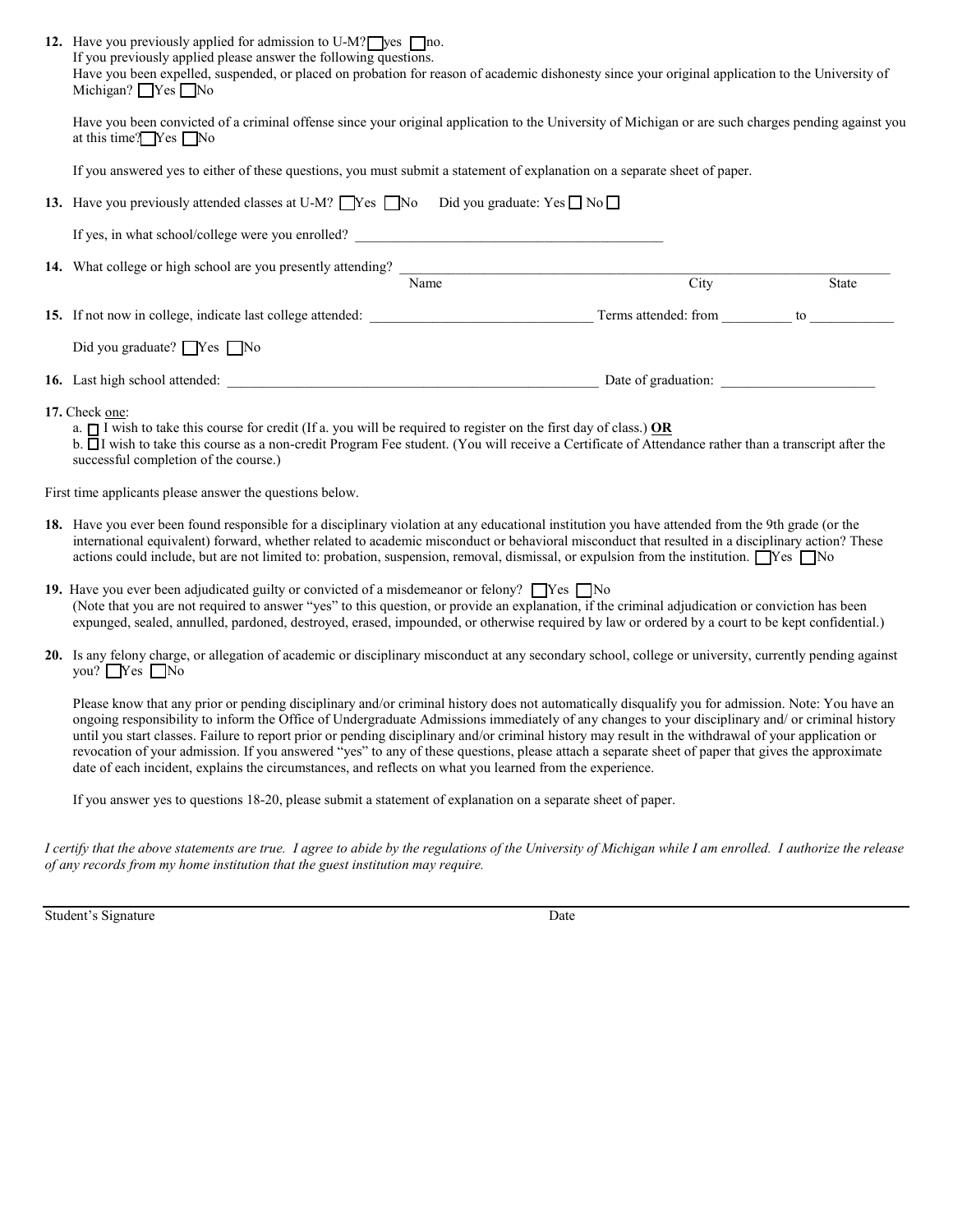## **THE 2022 UNIVERSITY OF MICHIGAN SUMMER LANGUAGE PROGRAM**

**Name of Applicant: \_\_\_\_\_\_\_\_\_\_\_\_\_\_\_\_\_\_\_\_\_\_\_\_\_\_\_\_\_\_\_\_\_\_\_\_\_** 

**DIRECTIONS:** If you are a currently enrolled student**,** fill out Part I, then deliver it to the **Registrar (or the equivalent office at your school)**, where Part II (for college students) **or** Part III (for high school students) will be completed and signed. If you are a non-degree student (not in college or in high school), please complete Part I ONLY and mail it to the address listed below. C**ompleted applications should be sent to: All application materials should be emailed to: gds.ugrad@umich.edu**

Please direct all questions to:

Phone: (734) 764-8018 Email: gds.ugrad@umich.edu

#### *PART II. For students currently attending college (To be completed by college officials. No applications will be accepted without the college seal.)* 1. Institution currently or last enrolled  $(Home)$  Institution)

|                                                                                                                                                                         | 1. Institution currently of fast embrica                                                                   |                                                                                   |                                                                                                 | $(110111C \cdot 1115111U11U1)$ |  |  |
|-------------------------------------------------------------------------------------------------------------------------------------------------------------------------|------------------------------------------------------------------------------------------------------------|-----------------------------------------------------------------------------------|-------------------------------------------------------------------------------------------------|--------------------------------|--|--|
|                                                                                                                                                                         |                                                                                                            |                                                                                   | 2. Enrollment status: Currently enrolled Formerly enrolled. Last term of registration           |                                |  |  |
|                                                                                                                                                                         |                                                                                                            |                                                                                   | 3. Degree Status: ______ Semester/Quarter Hours of the ______ Required for the ________ Degree  |                                |  |  |
|                                                                                                                                                                         | Current GPA                                                                                                |                                                                                   | 4. Standing: In Good Standing T "C" Average or Better Eligible to Return Not Eligible to Return |                                |  |  |
|                                                                                                                                                                         |                                                                                                            | 5. I certify that the statements regarding the student identified above are true. |                                                                                                 |                                |  |  |
|                                                                                                                                                                         |                                                                                                            |                                                                                   |                                                                                                 |                                |  |  |
|                                                                                                                                                                         | Signature                                                                                                  | Title                                                                             | Institution                                                                                     | Date                           |  |  |
| <b>PART III.</b> For high school students (To be completed by high school officials)<br>High school students must submit an official transcript with their application. |                                                                                                            |                                                                                   |                                                                                                 |                                |  |  |
|                                                                                                                                                                         | 3.0 GPA or Better in College Prep Classes   Below a 3.0 GPA in College Prep Classes<br>Date of Graduation: |                                                                                   |                                                                                                 |                                |  |  |
|                                                                                                                                                                         | Signature                                                                                                  | Title                                                                             | Institution                                                                                     |                                |  |  |

City State Seal Date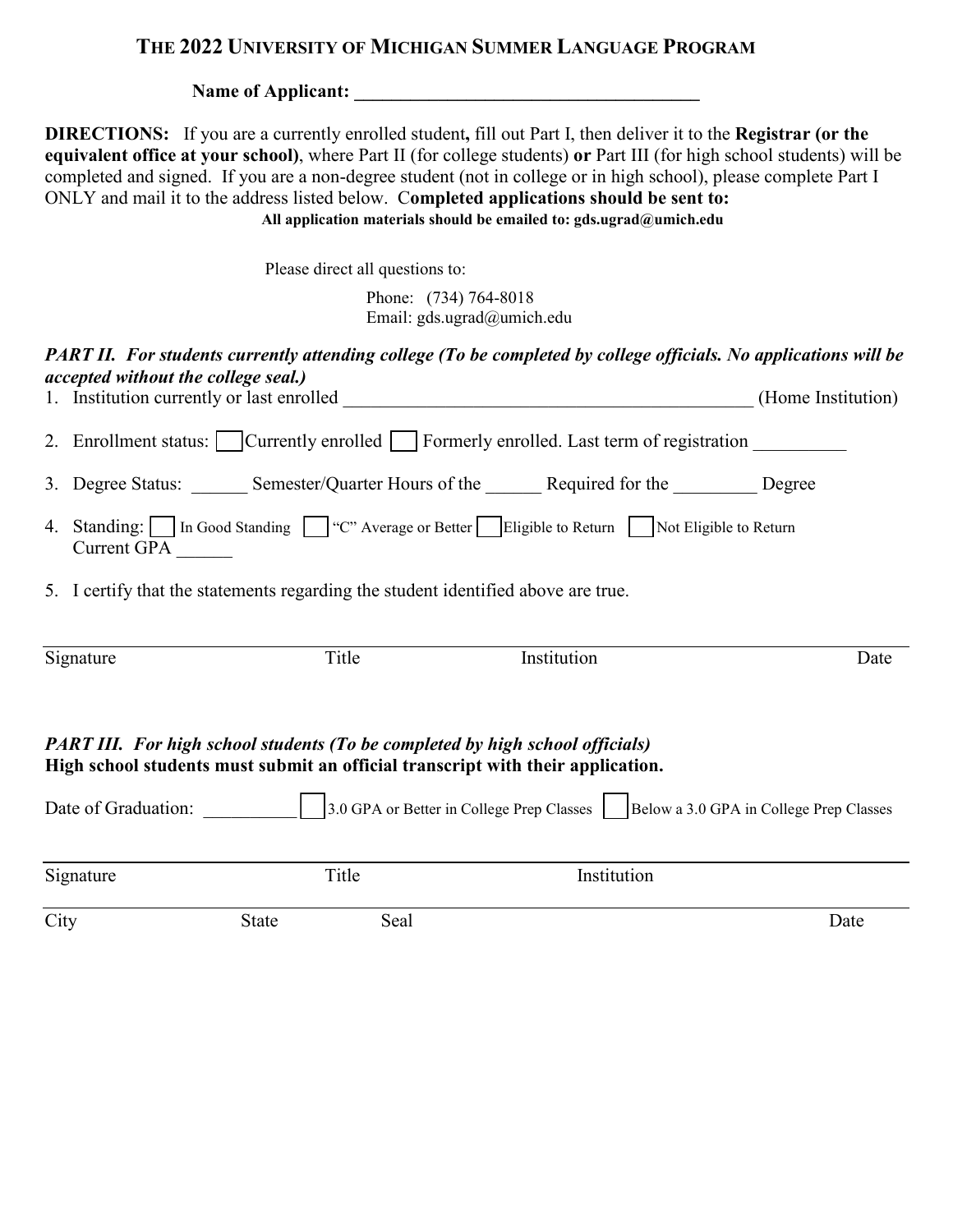## **THE 2022 UNIVERSITY OF MICHIGAN SUMMER LANGUAGE PROGRAM Personal Statement**

| Please print legibly. |           |      |
|-----------------------|-----------|------|
| First name            | Last name | Date |
| Applying for course   |           |      |

Please type your personal statement below and include it with your application materials for summer language study.